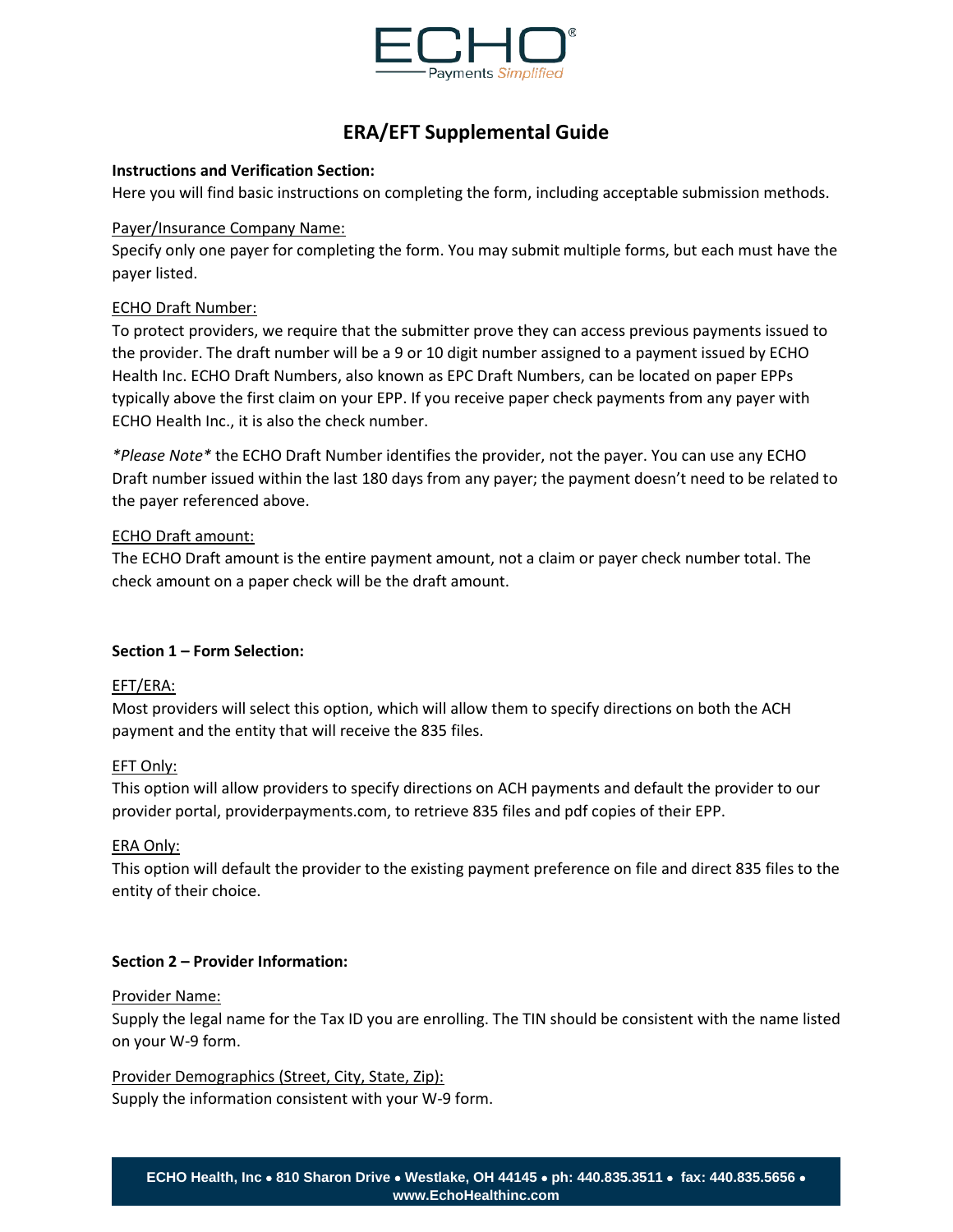

## **Section 3 – Provider Identifiers Information:**

#### Provider TIN or EIN:

This field is the primary identifier for directing payments, as it is a required field for all payers to supply when issuing payments through ECHO Health Inc.

#### Provider NPI:

The NPI yes/no and NPI fields are optional, as not all payments supplied by payers provide an NPI. The NPI on the standard form will not be used to direct payments.

*\*Please Note \** If you would like to complete your enrollment and direct payments under a TIN based on specific NPIs within the TIN, contact our EDI team and indicate you would like to do an NPI-based enrollment. You can contact our EDI team by calling 888-834-3511, or you can email the EDI team at [EDI@echohealtinc.com](mailto:EDI@echohealtinc.com)

#### **Section 4 & 4a – Provider Contact Information:**

#### Provider Contact Name, Phone, Email:

In section 4, provide the contact person name, phone, and email we should reach out to for issues with EFT; in section 4a, provide the contact person we should reach out to for issues with ERA. You can list the same person, but some offices handle ACH and ERA processes separately, and you may designate a separate contact for each.

## **Section 5 & 5a – Provider Agent Information (optional):**

## Provider Agent Name, Phone, Email:

Most providers do not complete sections 5 & 5a on enrollment forms. Complete this section if you designate a separate agent outside your practice to handle EFT/ERA questions and issues. In section 5, provide the contact person name, phone, and email address we should reach out to for problems with EFT; in section 5a, give the contact person we should reach out to for issues with ERA. The contact can be the same person, but some offices handle ACH and ERA processes separately, and you may designate a separate contact for each.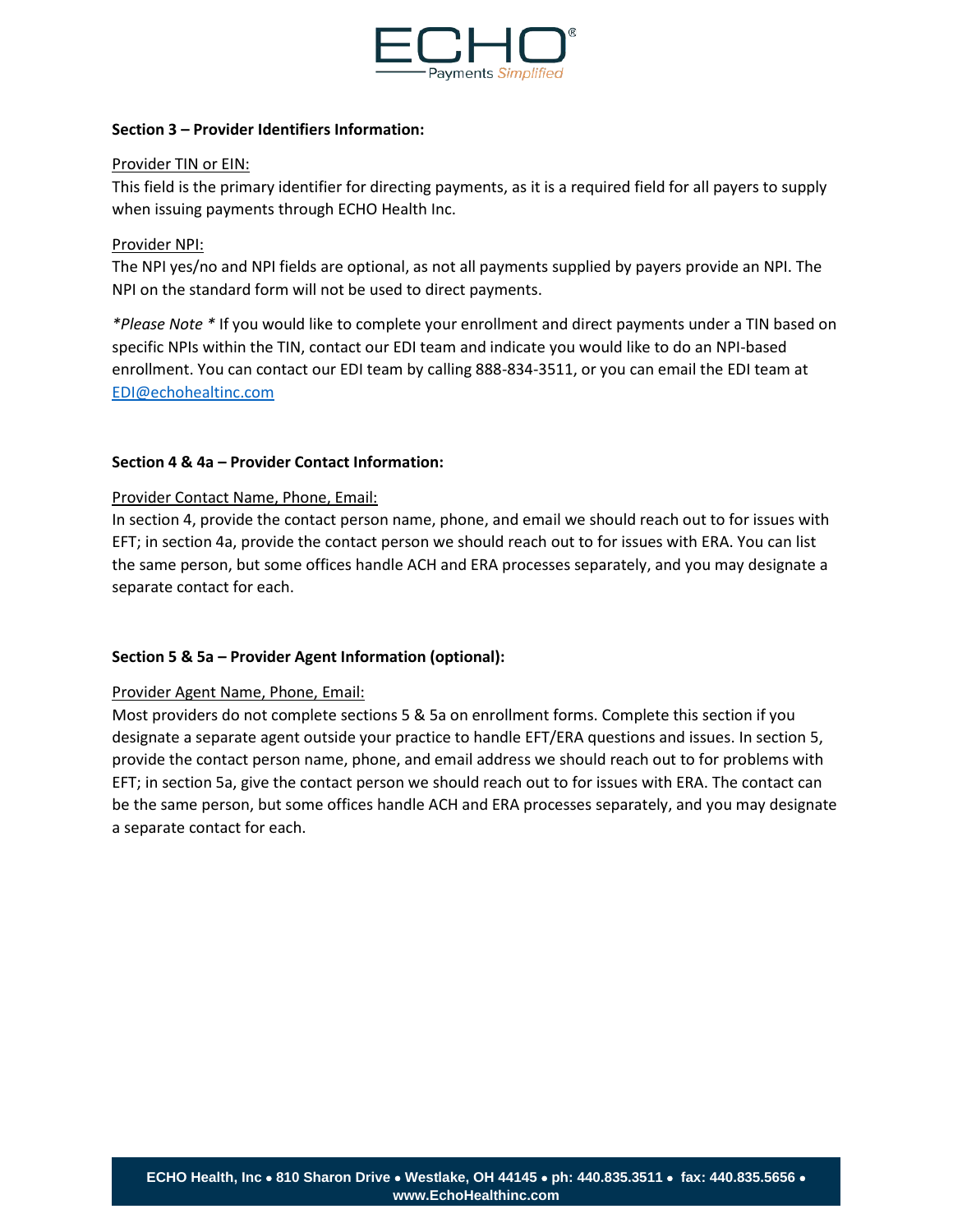

## S**ection 6 – Financial Institution Information:**

(Only required if you selected EFT or EFT/ERA)

#### Financial Institution Name:

Provide the name of the bank or financial institution you are setting up for ACH deposits

## Financial Institution Routing Number:

Provide the nine-digit routing number for the financial institution you set up for ACH payments. Make sure you supply the routing number specific to ACH payments. Some institutions have separate routing numbers for wire transfers; providing a wire transfer routing number will cause your enrollment to fail.

## Type of account at Financial Institution:

Provide the type of account you would like to set up for ACH payments. Typically this will be a checking or savings account.

## Account number at Financial Institution:

Provide the account number for the account you would like to set up for ACH payments. When completing the field, you may supply leading zeros if your bank lists your account with leading zeros, but they're typically not required for ACH payments.

## Account Number Linkage:

Select the provider TIN radio button unless you have already contacted our ECHO Health Inc. EDI team and you are completing an NPI-based enrollment.

## **Section 7 – ERA Information:**

Provider TIN/NPI: Use the same information you used when completing section 3.

#### Method of retrieval:

Provide the method you will use to access 835/ERA information. Enter "clearinghouse" if you use a third-party service that will post your 835/ERA data. Enter "portal" if you use ECHO Health Inc's provider portal, providerpayments.com.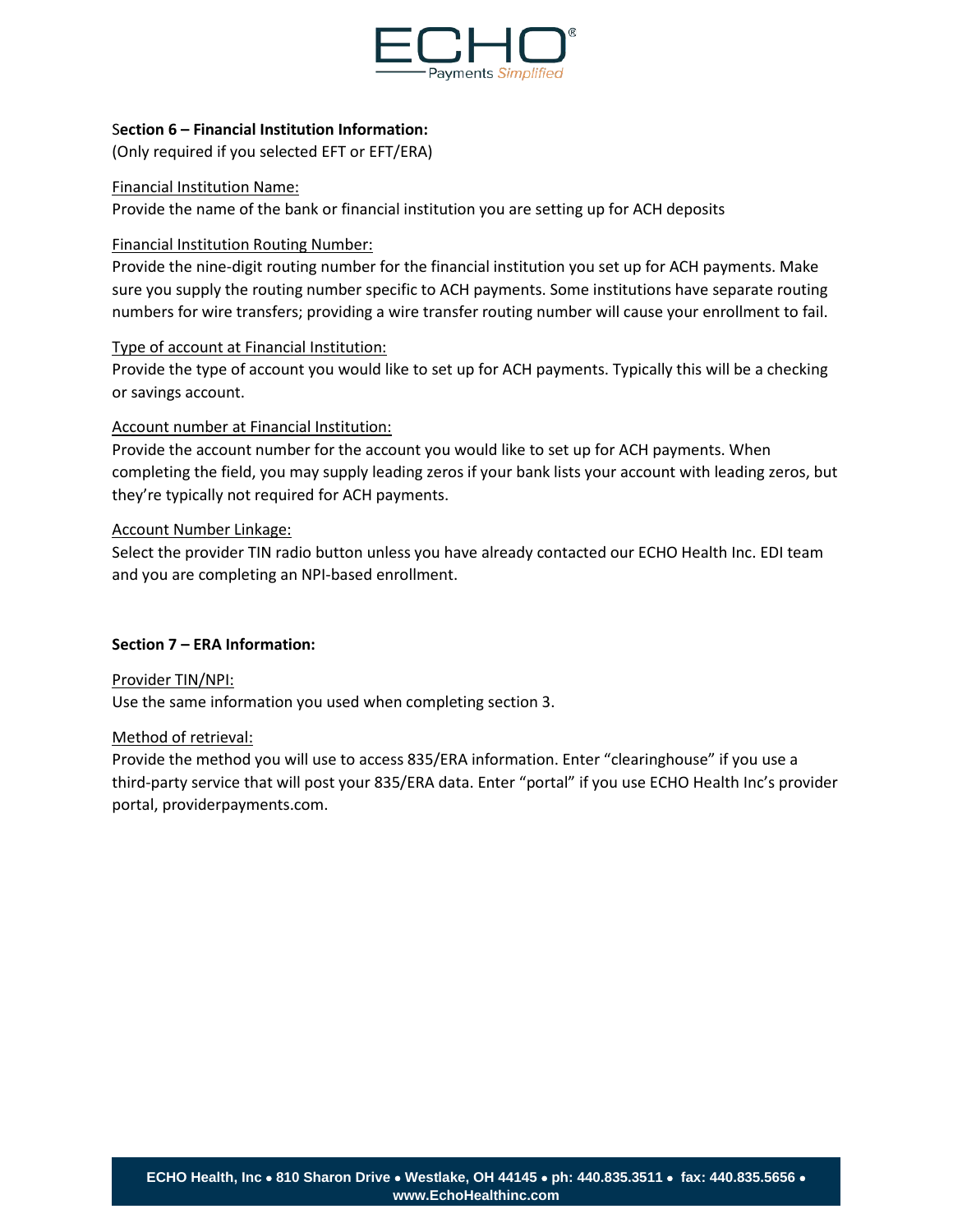

#### **Section 8 – ERA Clearinghouse Information:**

This section is only required if you entered "clearinghouse" in section 7 under the retrieval method.

#### Clearinghouse Name:

Provide the name of the company you use for clearinghouse services.

#### Clearinghouse Contact Name:

Provide a specific contact you work with or the designated payer contact at the clearinghouse. If you do not have a particular person, you can enter "customer service" or the department in charge of payer support.

#### Clearinghouse Telephone Number:

Provide the best contact number for the specific contact or department indicated in Clearinghouse Contact Name.

#### Clearinghouse email address:

Provide the best contact email for the specific contact or department indicated in Clearinghouse Contact Name.

## **Section 9 – ERA Vendor Information (optional):**

This field is not required, but some providers use a software vendor to process ERA data through a clearinghouse automatically, and some clearinghouses also offer posting services as an additional offering. You may provide their information in this section.

#### Vendor Name:

Provide the name of the company you use for vendor services.

#### Vendor Contact Name:

Provide a specific contact you work with or the designated payer contact at the vendor. If you do not have a particular person, you can enter "customer service" or the department in charge of payer support.

#### Vendor Telephone Number:

Provide the best contact number for the specific contact or department indicated in Vendor Contact Name.

#### Vendor email address:

Provide the best contact email for the specific contact or department indicated in Vendor Contact Name.